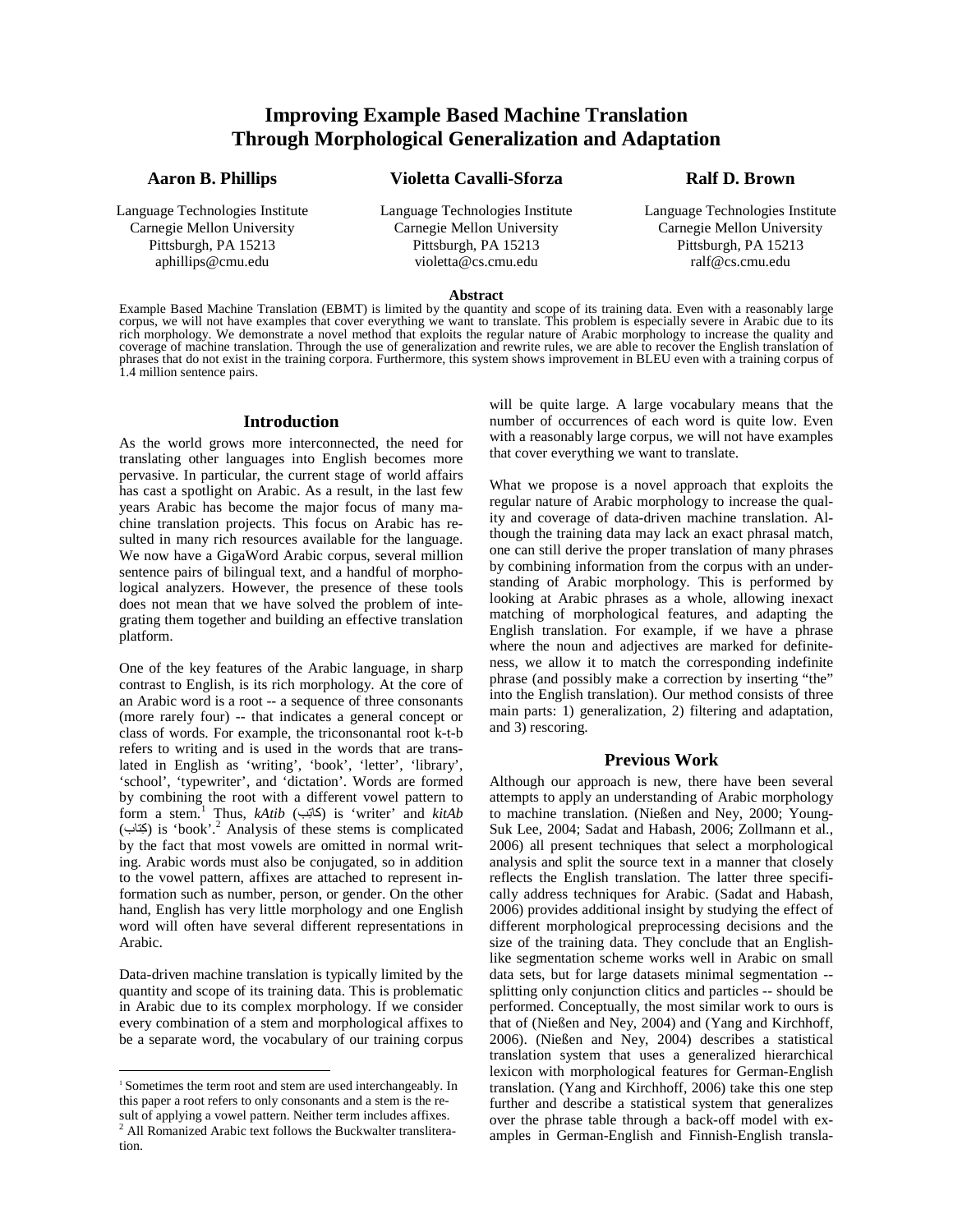tion. However, this latter work only uses stemming and compound splitting. To the best of our knowledge, all published research that addresses morphology in Arabic machine translation has pursued segmentation. Furthermore, most of the approaches above also were only evaluated with 100,000 sentence pairs or fewer.

Our approach relies on the strength of Example Based Machine Translation and performs fuzzy matching of morphological features across entire phrases. Using morphologically similar phrases is especially helpful in language pairs such as Arabic-English where word order is different at a phrasal level. The morphological generalization technique is an extension of the method described in (Phillips and Cavalli-Sforza, 2006). It is similar to lemmatization except that it explicitly allows for ambiguous morphological analysis. In order to facilitate a transition to other languages, our system does not require a morphological analyzer that outputs a unique analysis. Ambiguity is explicitly permitted and resolved by the context of the phrasal match. Our approach is novel in that we go beyond simple phrasal backoff and include rewrite rules that dynamically account for any differences in morphological features. The rewrite rules adapt the English translation in order to more closely match the source text. Lastly, we demonstrate that our technique scales well with the size of training data and provides additional improvement even with a corpus of 1.4 million sentence pairs.

#### **Panlite and the EBMT Engine**

In our research we employ CMU's Example-Based MT (EBMT) engine (Brown, 2000a) which was developed as part of the The Pangloss-Lite (Panlite) MT system (Frederking and Brown, 1996). Given an input sentence, the EBMT engine retrieves lexical matches from an indexed corpus. These examples, as well as word-for-word translations from a bilingual lexicon, are stored in a lattice from which the final translation is extracted with the help of a language model using a search process equivalent to the decoder in a statistical MT system.

#### **BAMA**

In order to analyze the Arabic text, we use the Buckwalter Arabic Morphological Analyzer (BAMA). This analyzer identifies all possible combinations of stems and affixes for a word. For each analysis the stems and affixes are annotated with the morphological features they represent. Each stem is also associated with a lemmaID (which groups together stems with similar meanings) and an English gloss. All analyses are context insensitive and do not indicate their likelihood. BAMA returns these analyses as an XML document. Due to the nature of XML, analyzing a few megabytes of text results in hundreds of megabytes of output. To speed up processing, we modified BAMA to create a more compact output that could be read directly by our EBMT system.

### **Generalization**

Our goal is to find an example in the training corpus that matches the Arabic source text regardless of morphological inflection. In order to achieve this goal we generalize every word in the corpus (retaining information about its original form). We replace the surface form of each word with a token that is the same across all morphological

#### inflections.

Conceptually, we want to replace the surface form of a word with a token that corresponds to its meaning. Recall from the introduction that Arabic words are composed of a stem and affixes. The meaning of most Arabic words is contained within the stem; thus, a simple approach to this is to stem each word.<sup>3</sup> Using the analysis shown in Figure 1 of *wktAby*, we would remove the affixes *w* and *y*.

|         | Prefix |     | <b>Stem</b> |        | Suffix |
|---------|--------|-----|-------------|--------|--------|
| Surface | w      |     | ktAb        |        | v      |
| Voweled | wa     | $+$ | kitAb       | $^{+}$ | iν     |
| Gloss   | 'and'  |     | 'book'      |        | 'my'   |

Figure 1: One Analysis of *wktAby* (وكتابى)

As alluded to earlier, Arabic text is usually written without short vowels. This is why Figure 1 omits the bold letters in the surface form: *wakitAbiy*. In addition, some letters that look very similar are often mistakenly interchanged. For example,  $\varphi$  is sometimes written as  $\varphi$  (a separate letter). This results in a large amount of ambiguity when determining a proper morphological analysis. Indeed, the surface form *lnHl* ( ) has 47 different solutions according to the BAMA. A more realistic case would be our example from earlier, *wktAby*, which still has 13 different morphological analyses as shown in Figure 2. Not only is there ambiguity in determining the correct morphological analysis, but it is often difficult to determine the correct stem. Within the 13 analyses for *wktAby* there are still 3 possible stems with 4 different meanings.

There is also a problem with stem changes, such as in the common broken plurals, which are formed by modifying the stem rather than adding a plural affix. From our example we know that *kitAb* is book, but the plural form is *kutub*.

Generally, a human can determine the correct word by the meaning and context of a sentence. However, this is a difficult task for a computer. Though there are analyzers that look at the surrounding context and select the most likely analysis (Habash and Rambow, 2005), we would prefer to not make such decisions early on and potentially remove good candidates.<sup>4</sup> Instead, we preserve the ambiguity of the analysis and allow the system to select the best one at runtime. Furthermore, not requiring a more advanced analyzer makes the system's requirements fairly low and the transition to another language much easier.

Without a more sophisticated morphological analyzer, we cannot strip the affixes because we do not always know which part of the word is the stem. Even if we could identify the stem, that is not always good enough because sometimes the stem changes form. Thus we need a level

<sup>&</sup>lt;sup>3</sup> If we wanted even more generalization, we could use the root of each word, but many words that share a root are only vaguely related. We tried a few experiments with this initially, but did not pursue the approach further.

<sup>4</sup> Preliminary experiments with early ambiguity removal showed worse performance.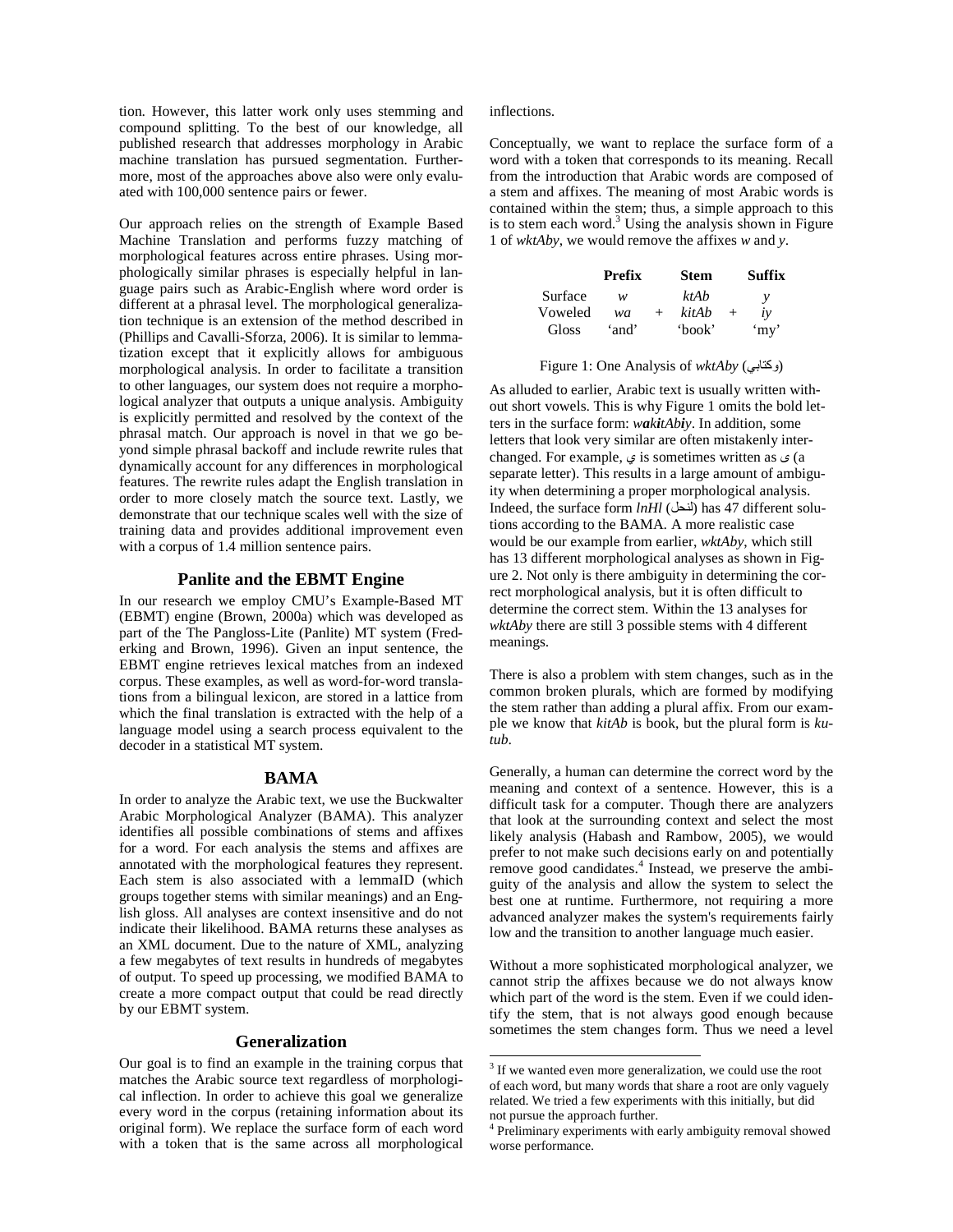| lemmaID          | <b>Morphological Analysis</b> |        |                                    |                                  |                                  |        |            |
|------------------|-------------------------------|--------|------------------------------------|----------------------------------|----------------------------------|--------|------------|
| kitAbiy~_1       | wa<br>'and'                   | $^{+}$ | $kitAbiy-$<br>'writing/written'    |                                  |                                  |        |            |
| kitAbiy $\sim$ 1 | wa<br>'and'                   | $^{+}$ | $kitAbiy-$<br>'writing/written'    | $+$                              | $\boldsymbol{u}$<br>[def.nom.]   |        |            |
| kitAbiy~_1       | wa<br>'and'                   | $^{+}$ | $kitAbiy-$<br>'writing/written'    | $^{+}$                           | $\boldsymbol{a}$<br>[def.acc.]   |        |            |
| kitAbiy~_1       | wa<br>'and'                   | $+$    | kitAbiy~<br>'writing/written'      | $+$                              | [def.gen.]                       |        |            |
| kitAbiy~_1       | wa<br>'and'                   | $^{+}$ | $kitAbiy-$<br>'writing/written'    | $\begin{array}{c} + \end{array}$ | $\boldsymbol{N}$<br>[indef.nom.] |        |            |
| kitAbiy~_1       | wa<br>'and'                   | $\! +$ | $kitAbiy-$<br>'writing/written'    | $^{+}$                           | K<br>[indef.gen.]                |        |            |
| kitAb_1          | wa<br>'and'                   | $+$    | kitAb<br>'book'                    | $+$                              | ayo<br>'two' [acc.]              |        |            |
| kitAb_1          | wa<br>'and'                   | $^{+}$ | kitAb<br>'book'                    | $+$                              | ayo<br>'two' [acc.]              | $+$    | ya<br>'my' |
| kitAb_1          | wa<br>'and'                   | $^{+}$ | kitAb<br>'book'                    | $^{+}$                           | ayo<br>'two' [gen.]              |        |            |
| kitAb_1          | wa<br>'and'                   | $^{+}$ | kitAb<br>'book'                    | $^{+}$                           | ayo<br>'two' [gen.]              | $^{+}$ | ya<br>'my' |
| kitAb_1          | wa<br>'and'                   | $^{+}$ | kitAb<br>'book'                    | $+$                              | iy<br>'my'                       |        |            |
| $kut \sim Ab_1$  | wa<br>'and'                   | $^{+}$ | $kut \sim Ab$<br>'village school'' | $^{+}$                           | iy<br>'my'                       |        |            |
| kAtib_1          | wa<br>'and'                   | $^{+}$ | $kut \sim Ab$<br>'authors/writers' | $+$                              | iy<br>'my'                       |        |            |

Figure 2: All Morphological Analyses of *wktAby* (وكتابى).

 $\overline{a}$ 

of abstraction higher than the stem. For every word in the lexicon, BAMA provides a lemmaID.<sup>5</sup> The lemmaID is a canonical form that represents a distinct semantic sense. For example, the lemmaID for *kitAb* 'book' and *kutub* 'books' is "kitAb\_1". Whereas using the lemmaID does reduce the ambiguity, often a single word can still be analyzed as having several different meanings (and thus different lemmaIDs).

Therefore, we abstract above the level of a single lemmaID by forming clusters that represent several lemmaIDs. We assign each lemmaID to be a member of one cluster. Our goal is to have all lemmaIDs that can be derived from an Arabic word exist in the same cluster. Then we will be able to tag each Arabic word with a token representing that cluster. Because the cluster represents several lemmaIDs, it maintains the ambiguity of the analyses. Every possible analysis of the Arabic word results in a lemmaID that is present in that cluster. However, this does not mean that every lemmaID present in the cluster is a valid analysis of the Arabic word. The clusters are not unique to each word; rather, they are shared by many words. Thus, there may be extra lemmaIDs present in a cluster (which will be filtered out at run time).

Theoretically, the number of lemmaIDs contained within each cluster is unimportant. However, in practice we do not want to have very large clusters. The number of lemmaIDs in each cluster is proportional to how many exam-

 $\overline{a}$ 

ples we must look for in our corpus at run time. Unfortunately, the morphological ambiguity in Arabic can be quite extreme compared to western languages. Thus, our goal of having all lemmaIDs that can be derived from an Arabic word exist in the same cluster is not feasible because some clusters are simply too large.<sup>6</sup> For efficiency, we relax this restriction and form clusters of lemmaIDs such that most analyses of an Arabic word result in lemmaIDs that occur together in one cluster. At runtime the system is limited to looking up matches using the lemmaIDs contained in one cluster. If two lemmaIDs are possible analyses of an Arabic word and we have failed to place them in the same cluster, then we will only be able to look for matches using one of the lemmaIDs. It will not make the system worse than if no generalization was present, but the system will not perform at its full potential.

In order to build the clusters described above, we rephrase the problem as a graph clustering problem. First we plot all the lemmaIDs on a graph. Then we analyze every Arabic word in BAMA's lexicon. For each word we build a fully connected graph of the set of lemmaIDs that are possible analyses of the word. If a connection between two lemmaIDs already exists, then we increment the weight of the connection. See the example in Figure 3. To further ensure accuracy, we also adjust the weighted graph by the unigram probability of each lemmaID as calculated from

<sup>&</sup>lt;sup>5</sup> Our system is not dependent on BAMA, but if stems can change form (as they do in Arabic) then the analyzer must provide some canonical form for the stem.

<sup>6</sup> Our initial system did exactly that and was very, very, slow. In particular, there was one cluster that contained over 2,000 lemmaIDs and occurred frequently. This large cluster was the result of some two letter Arabic roots and corresponding lemmaIDs being possible, but unlikely, analyses of a wide range of words.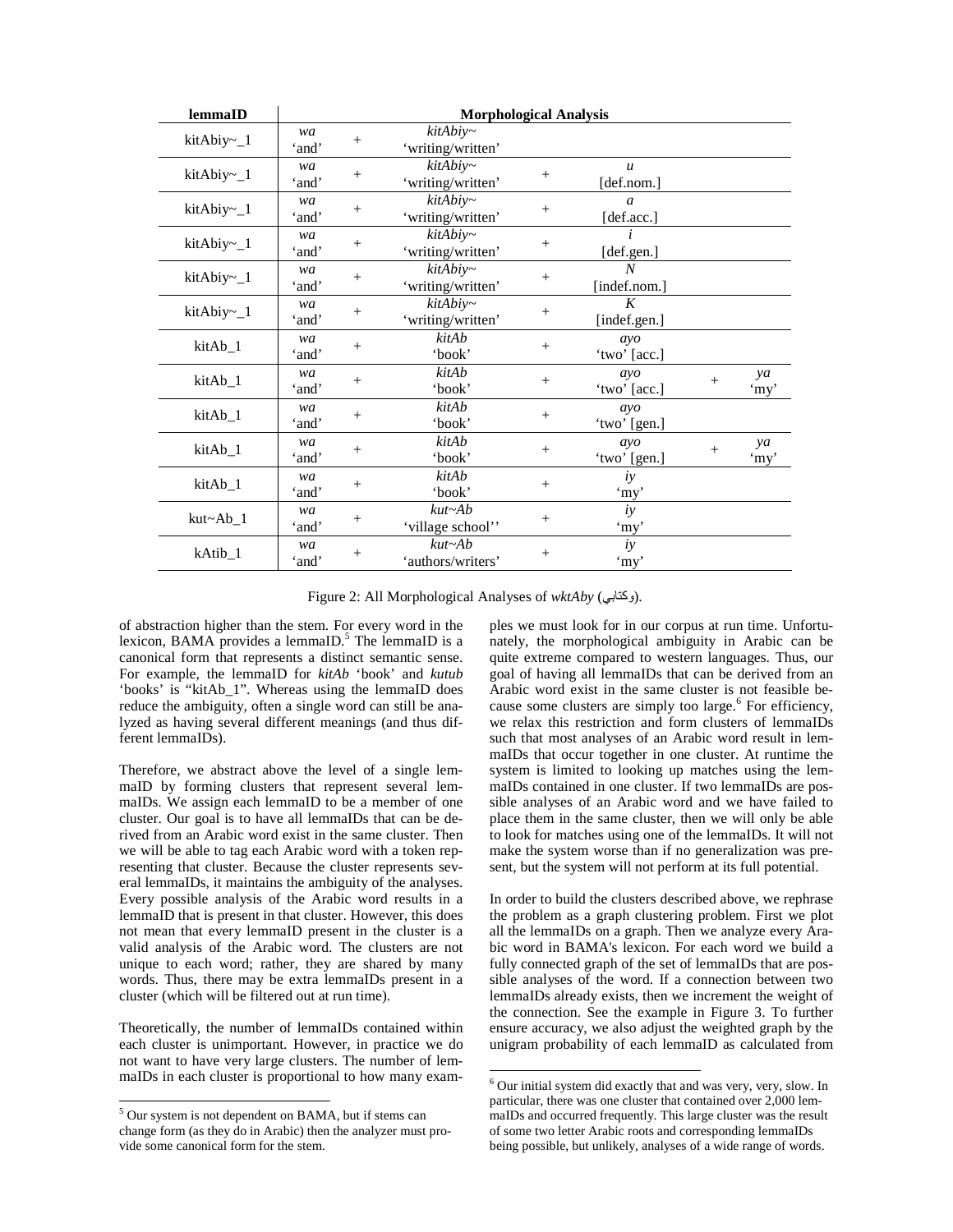

Figure 3: Example of Clustering. Each ellipse represents a lemmaID. The dotted boxes and lines are not part of the graph. Rather, they are provided to illustrate to the reader the Arabic words that result in this graph structure.

the LDC Arabic Treebank. The actual clustering is done using a technique developed by (van Dongen, 2000) and the freely available MCL toolkit.<sup>7</sup> This algorithm randomly walks through the graph to determine areas of high connectivity. Based on parameters given to MCL, we are able to adjust the required amount of interconnectivity and thus the size of the clusters.

These clusters are then used to transform the text so that we can look up all morphological forms of a word with one token. Each word in the text is replaced by a token - the name of the cluster to which it belongs. In addition, we annotate the text with information about the original form of the word and its possible morphological features from BAMA. This is important because we use the information later to identify the best translations. This process is external to the EBMT system so that a different morphological analyzer could be used and so that it could be easily applied to a different language. We perform this process on both the training text and the evaluation text.

#### **Filtering & Adaptation**

At runtime the EBMT engine looks for examples that will yield the correct English translation. This is done by searching for Arabic matches based on the clustering described above. When we retrieve an example, we know it is only a possible match. The clusters are often broad and over-generalize. We need to determine which examples in our training data are true morphological generalizations and which ones are noise created by the clustering. Additionally, we may have to adapt the translation of some of the examples we find in the corpus if the morphological features differ.

We iterate through each possible morphological analysis of the text to be translated and all matches from the corpus. For each pair of analyses we determine how similar

 $\overline{a}$ 

they are. If the surface forms are equal, then we have a perfect match. (This would be the same as if we were running the system without morphology.) If the surface forms are not equal, then we determine if we have a valid generalization by comparing lemmaIDs. If any word in the example does not share a possible lemmaID with the corresponding word in the text to be translated, the example is discarded. Additionally, it should be pointed out that we are only looking at phrases (2 or more words), so there is also some context that must be the same.

If there are matching lemmaIDs in both the source text and the example, then we compare the morphological features. To be a valid translation candidate, some morphological features such as part of speech and person must be the same. It is necessary that these features do not change in order to recover a proper English translation.

Other features such as gender and case are allowed to be different. Most of the time these features, while different in Arabic, have the same realization in English. Even if the realization is occasionally different, it results in an acceptable English translation. The EBMT system is probabilistic and in the end a language modeler will select the most likely combination of phrases. It is usually better to get a long phrasal match that is mostly correct than resort to word by word translation.

Additionally, we allow matches with morphological features that alter the English translation, if the change is easily defined. When this occurs, the system dynamically alters the English translation via a rewrite rule to match the change in morphology. For example, one of the most common adjustments made is to account for the prolific use of initial *wa* in Arabic. The prefix *wa* is identified by BAMA as a conjunction clitic, and our system marks the phrase with the morphological feature CONJ. Sometimes *wa* is translated as 'and', but frequently it is extraneous and it is dropped from the English translation. In its un-

<sup>7</sup> Available at http://micans.org/mcl/.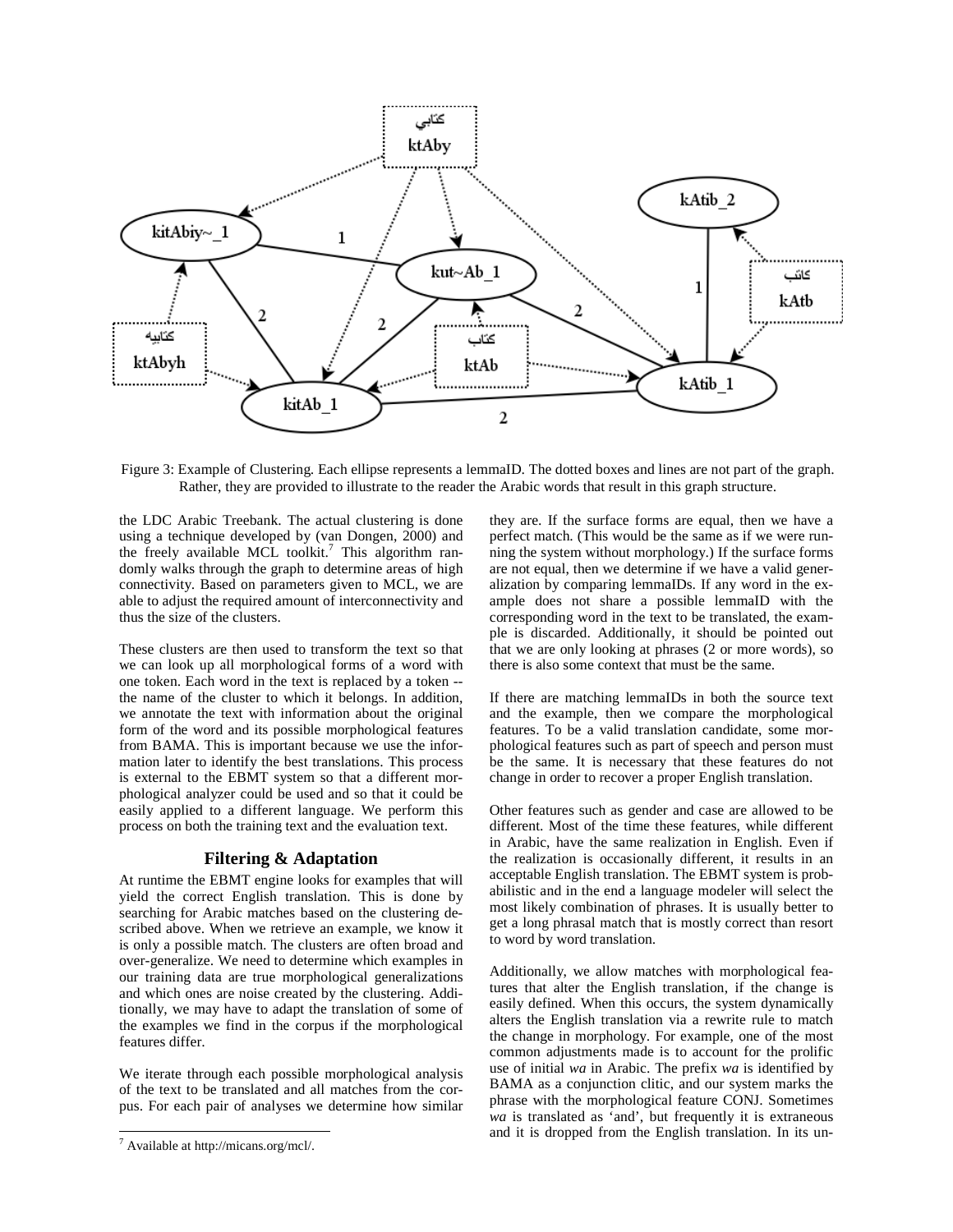voweled form, *wa* appears simply as *w*. Although we may not have seen the phrase *wAlktAb Alqdym* (والكتاب القديم) we may have seen AlktAb Alqdym (الكتاب القديم) translated as 'the old book'. In this case we do not know if 'and' (due to the presence of *w*) should appear in the English translation. Thus we put both 'the old book' and 'and the old book' into the lattice and rely on the language modeler to select the correct phrase in context. Similarly, the system will add or remove words from the English translation to account for the presence or absence of prepositions and definite markers in the Arabic text.

Allowing generalization to take place over morphological features that alter the English translation and then recovering a valid English translation through rewrite rules significantly enhances our coverage. Although there are a handful of morphological features that do not usually change the English translation (the ones we do not modify as explained previously), they do not occur with as much frequency. It is very common to find two translations that are subtly different -- where the only difference is that one uses a different preposition or is marked as definite and the other is not. Fortunately, these changes can easily be captured and adjusted for with rewrite rules. The rewrite rules allow the largely statistical system to tap into human knowledge of how morphological features change the translation. They allow our system to increase coverage and generate examples that do not exist in the corpus.

| <b>Not Allowed</b>                | <b>Allowed without</b><br><b>Modifications</b>             | <b>Allowed with</b><br><b>Modifications</b>                                                                                                  |
|-----------------------------------|------------------------------------------------------------|----------------------------------------------------------------------------------------------------------------------------------------------|
| Part of Speech<br>Aspect<br>Voice | Gender (not nouns)<br>Case (only acc.<br>and nom.)<br>Mood | <b>Definiteness</b><br>Negativity<br>Poss. Pronouns<br>Nom. Pronouns<br>Conjunctions<br>Prepositions<br>*Person<br>*Number<br>*Acc. Pronouns |

\*Currently Not Implemented

#### Figure 4: Types of Morphological Generalizations

Figure 4 shows the features over which the current system is able to generalize. As noted in the diagram there are still some features that are slightly more complex for which we have not yet had time to write the code. Number, for example, is fairly simple in the singular and plural, but Arabic has a dual number that might appear as a plural or some permutation of 'both' or 'two of' in the English text.

#### **Scoring**

The EBMT engine returns a heuristic score for each example that roughly represents its alignment quality. This score is then modified by a weight corresponding to how much generalization was required for the example to match. A perfect match obviously needs to receive more weight than a heavily generalized match. The scores across all examples that resulted in the same target text are summed together and then divided by the total of all examples to produce a probability for each translation.

Proper scoring of the generalizations plays a critical role in the system. Initially, the system had a predefined weight for each morphological feature and the scoring was multiplicative. Thus, a morphological generalization that had a change in definiteness and gender would be the product of the weights for definiteness and gender. However, the performance of this system was suboptimal.

We ran the system over parts of the 2003 NIST MT Evaluation (MT03) data and compared the generalized matches to four reference translations. An example was marked as correct if its translation was found in the reference translations and incorrect if it was not present in any of the reference translations. Short matches (those containing a single word or whose total length was less than 10 characters) were excluded from analysis. Then we ran tests to see how often each generalization was correct and the results were surprising. Figure 5 is a partial summary of the morphological generalizations performed on trigram examples retrieved from the corpus. The percentage next to each line indicates how often the generalization was correct. Each set of parenthesis indicates the morphological generalizations (if any) performed at that position in the phrase. Figure 5 illustrates that removing a preposition in the first word of a trigram is much more likely to be correct than removing a preposition later in the phrase. Thus, we needed to score differently based on the location of the generalization. Furthermore, the score for a combined value does not appear to be related to its individual scores. Inserting or removing a definite article at the beginning of a trigram has approximately the same probability. However, inserting a definite article and removing a preposition at the beginning of a trigram is much more likely to result in a correct translation than removing a definite article and removing a preposition at the same location.

- 11% () () (Preposition Removal)
- 13% () (Preposition Removal) ()
- 81% (Preposition Removal) () ()
- 34% (Definite Insertion) () ()
- 31% (Definite Removal) () ()
- 48% (Preposition Removal + Definite Insertion) () ()
- 23% ( Preposition Removal + Definite Removal) () ()

Figure 5: Percent Correct by Generalization.

This demonstrated that the scoring needs to be based off some training data and have different probabilities for each possible combination of morphological features. The probabilities will not be exact, and by the nature of our tests looking for exact string matches, they are likely to be somewhat low. However, the final score for a translation usually depends on many different generalizations, so an inexact weight for one generalization will not greatly affect the overall scores.

The final score for each translation is an interpolation of its score for each type of generalization. The interpolation weights are what we determine from training data, with non-generalized examples given a weight of 1.0. Conceptually, we can think of the system as having different cor-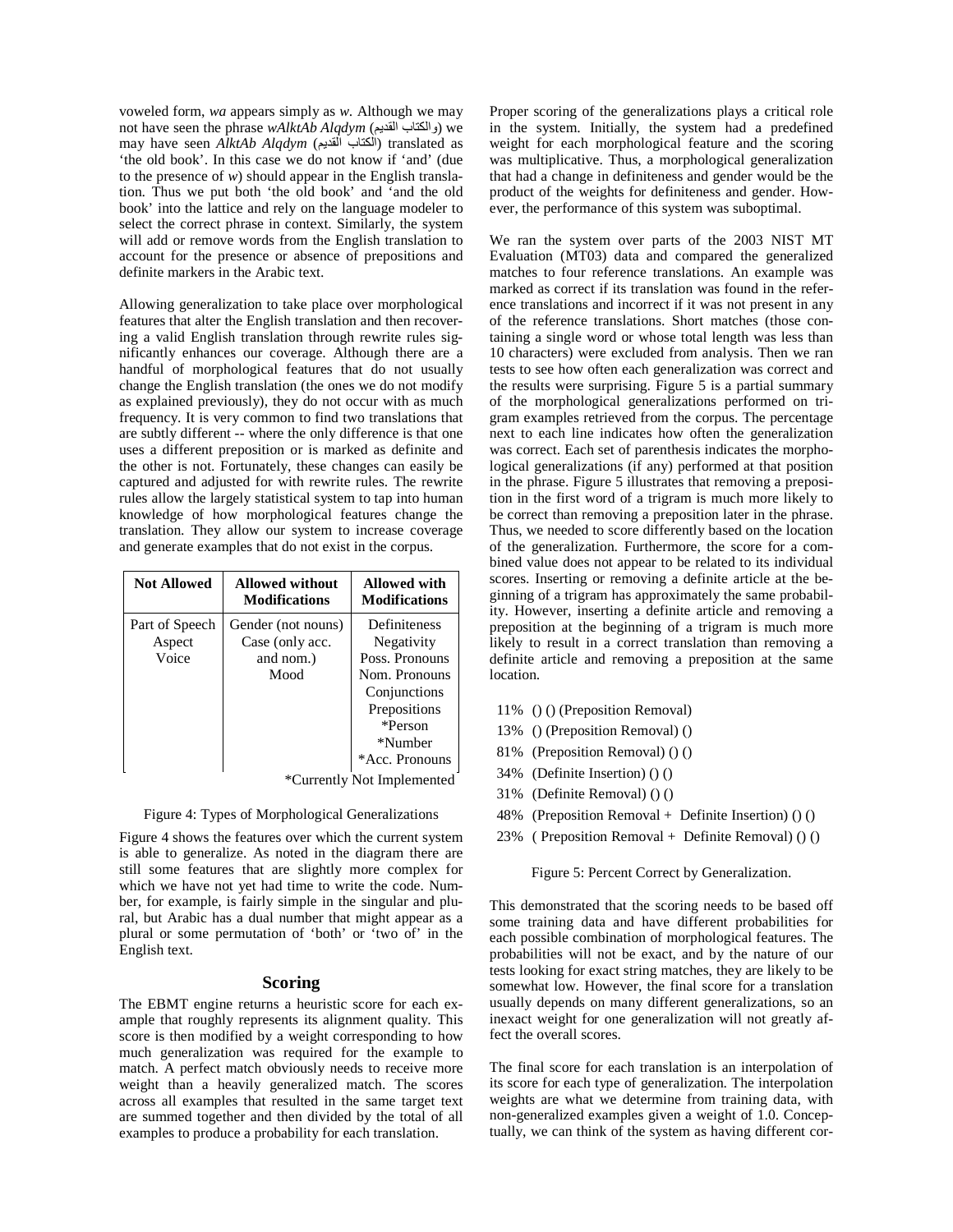

Figure 6: System Performance in BLEU with and without Morphological Generalization.

pora for each type of generalization and combining together the examples it finds from each corpora.

#### **Results**

For the evaluation, we built one system with a small training corpus and another system with a large training corpus. The large dataset consisted of newswire text and sections of the UN Arabic-English Parallel Text (LDC2004E13).<sup>8</sup> The small dataset excluded the UN corpus and half of the newswire text. The large dataset was approximately 1.4 million sentences pairs while the small dataset contained 50,000 sentence pairs. When data is scarce, we expected the morphological processing to bring large gains. However, we wanted to see if our system could still contribute when very large amounts of training data were available.

Each system was evaluated on the 2004 and 2005 NIST MT Evaluation data sets (MT04 and MT05). Each of these datasets contains four human reference translations. MT04 contains editorial, speech, and news genres, but nearly half of it is news. We desired to evaluate our system several times to determine when morphological generalization is beneficial. As such, we split MT04 by genre, but also divided the news into two parts -- one from Xinhua News Agency and the other from Agence France Press. MT05 contains only news text also from Xinhua News Agency and Agence France Press; we split this data

 $\overline{a}$ 

set into four chunks that were approximately the same size as the MT04 chunks. Document boundaries were preserved in all the splits and the chunks range in size from 251 sentences to 387 sentences. Splitting the data in this fashion allowed us to perform multiple evaluations while maintaining enough sentences to have meaningful results.

Parameters controlling aspects of the system such as the number of translation candidates, length ratio, reorder penalty, language model weighting, and more were tuned on the MT03 dataset. The tuning process evaluated 26 random starting points and then maximized the best starting point through hill-climbing. To help ensure that a local maximum was not found inadvertently, the procedure was done twice on each data set. The parameters were tuned for the baseline system which does not include the morphological generalizations. Weights for the morphological generalizations were determined separately from the MT03 dataset. However, the system that included the morphological generalizations used the same tuned parameters as the baseline system.

The results of our evaluation are shown in Figure 6. In both the small and large dataset we see a healthy improvement over the baseline that is statistically significant. That the relative improvement for the small system is higher than the large system is to be expected. In the large data scenario, the morphological framework is not needed as frequently as the corpus contains more of the phrases we are trying to translate. However, the important part is that the morphological framework does still im-

<sup>8</sup> Newswire includes AFA, AFP, ANN, ASB, eTIRR, Ummah 2006, and Xinhua.